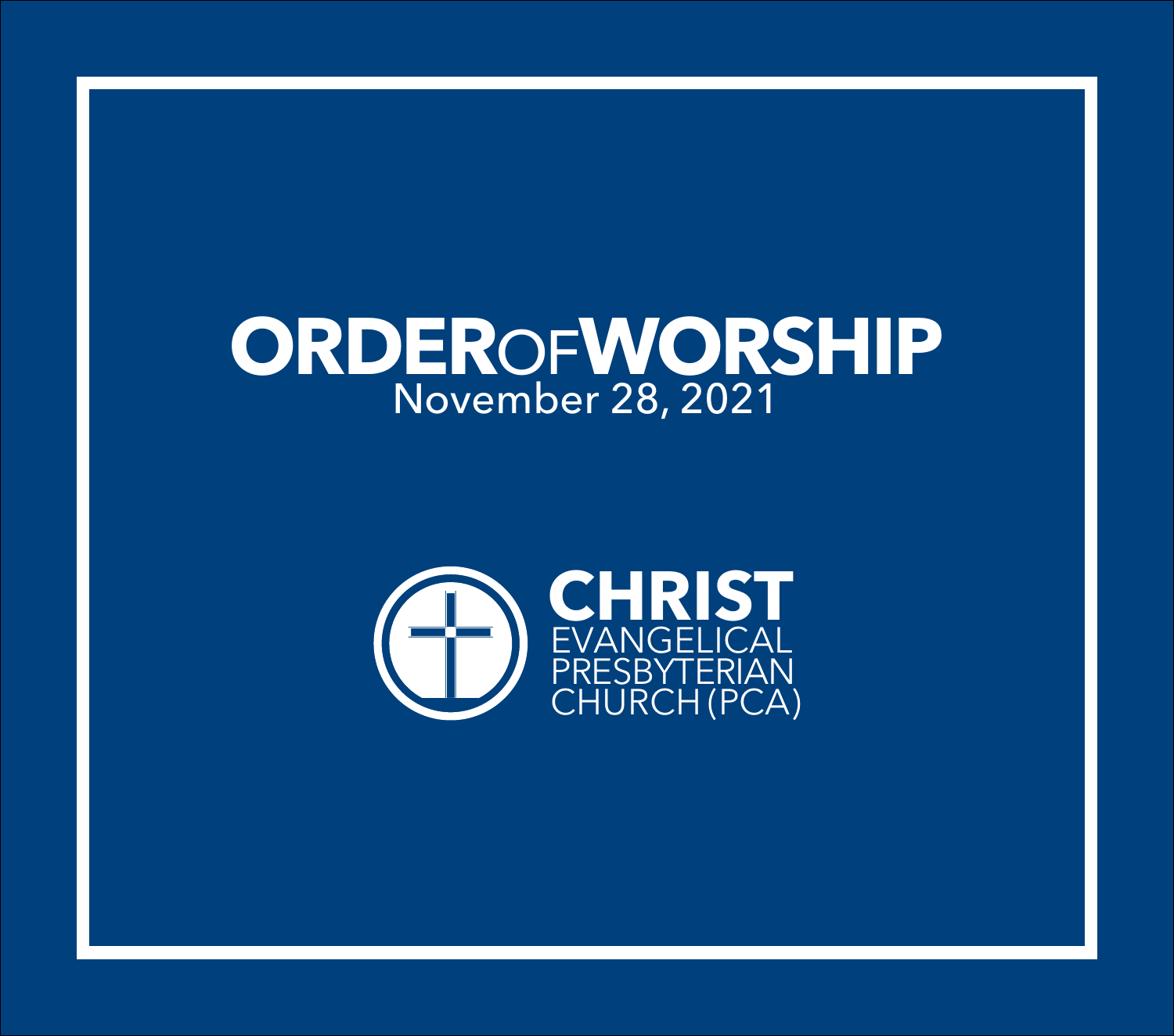#### **ORDER OF WORSHIP** November 28, 2021

# **Prelude Thankful For Our Every Blessing Worship Choir**

# **Welcome**

To all who are weary and need rest; To all who mourn and long for comfort; To all who feel worthless and wonder if God cares; To all who fail and desire strength; To all who sin and need a Savior; To all who hunger and thirst for righteousness; And to whoever will come–

This Church opens wide her doors and offers her welcome in the name of the Lord Jesus Christ.

# **Call To Worship Call To Worship Psalm 95:2**

Minister: Let us come into his presence with thanksgiving; let us make a joyful noise to him with songs of praise!

# **Hymn Of Praise**

# **Come, Thou Long Expected Jesus**

Come thou long expected Jesus Born to set thy people free From our fears and sins release us Let us find our rest in thee Israel's strength and consolation Hope of all the earth thou art Dear Desire of every nation Joy of every longing heart

Joy to those who long to see thee Dayspring from on high appear Come thou promised Rod of Jesse Of thy birth we long to hear O'er the hills the angels singing News glad tidings of a birth Go to him your praises bringing Christ the Lord has come to earth

Come to earth to taste our sadness He whose glories knew no end By his life he brings us gladness Our Redeemer Shepherd Friend Leaving riches without number Born within a cattle stall This the everlasting wonder Christ was born the Lord of all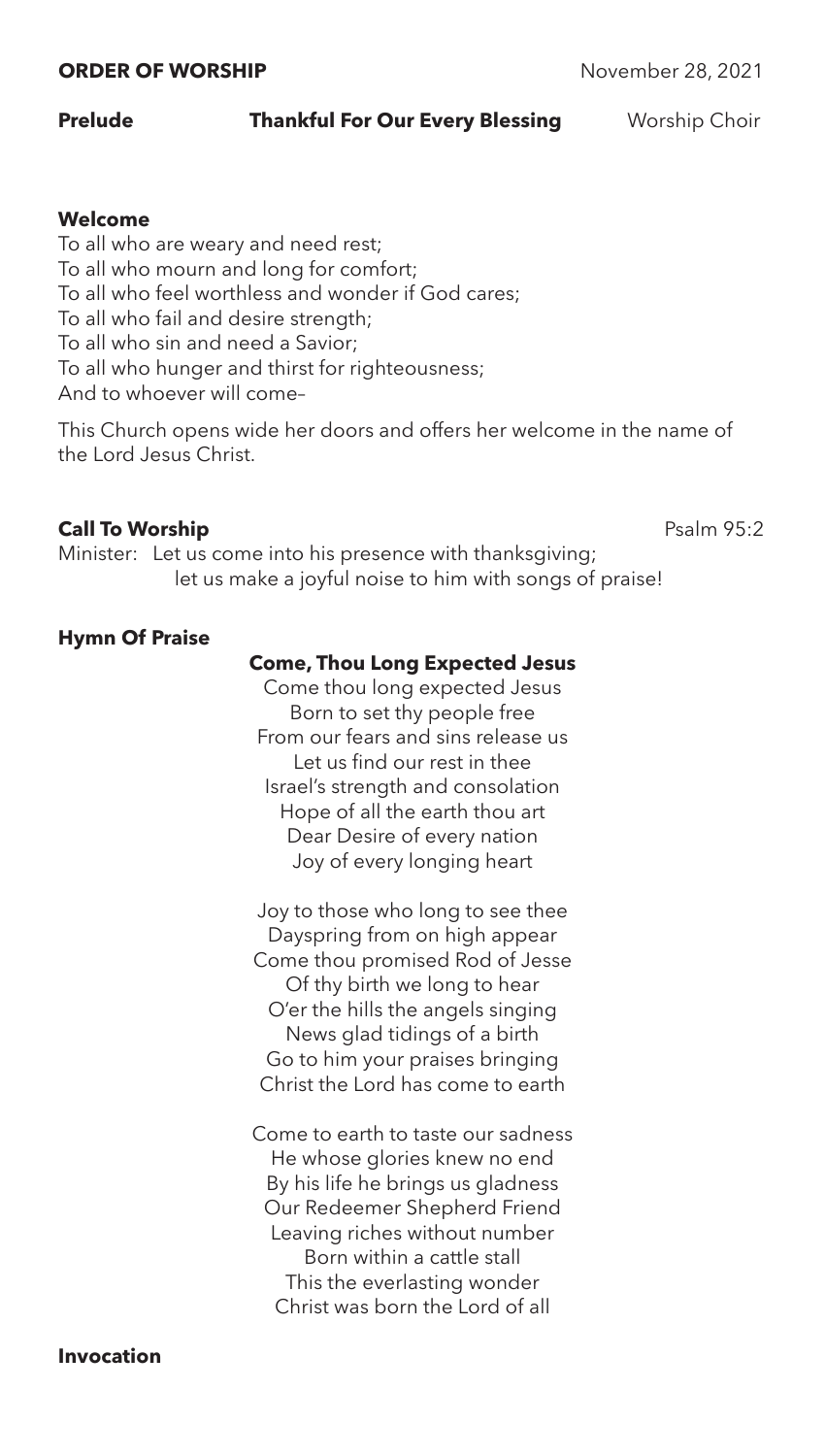# **The Lord's Prayer**

Our Father, who art in heaven, hallowed be thy name. Thy kingdom come, thy will be done, on earth as it is in heaven. Give us this day our daily bread, and forgive us our debts, as we forgive our debtors. And lead us not into temptation, but deliver us from evil. For thine is the kingdom, and the power, and the glory forever. Amen.

#### **Gloria Patri**

Glory be to the Father And to the Son and to the Holy Ghost As it was in the beginning Is now and ever shall be World without end Amen Amen

# **Affirmation Of Faith** The Nicene Creed

Minister: Christians, what do we believe?

**All: We believe in one God, the Father Almighty, Maker of heaven and earth, of all things visible and invisible.**

> **And in one Lord Jesus Christ, the only begotten Son of God, begotten of his Father before all worlds, God of God, Light of Light, very God of very God, begotten, not made, being of one substance with the Father; by whom all things were made; who for us and for our salvation came down from heaven, and was incarnate by the Holy Spirit of the virgin Mary, and was made man; and was crucified also for us under Pontius Pilate; he suffered and was buried; and the third day he rose again according to the Scriptures, and ascended into heaven, and is seated at the right hand of the Father; and he shall come again, with glory, to judge both the living and the dead; whose kingdom shall have no end.**

> **And we believe in the Holy Spirit, the Lord and Giver of life, who proceeds from the Father and the Son; who with the Father and the Son together is worshipped and glorified; who spoke by the prophets; and we believe in one holy catholic\* and apostolic church; we acknowledge one baptism for the remission of sins; and we look for the resurrection of the dead, and the life of the world to come. Amen.**

*\*The term catholic refers to the church universal, knowing no racial, economic, geographical, or language barriers.*

# **O Come, O Come Emmanuel**

O come O come Emmanuel And ransom captive Israel That mourns in lonely exile here Until the Son of God appear

*Chorus Rejoice rejoice Emmanuel Shall come to thee O Israel*

*continued*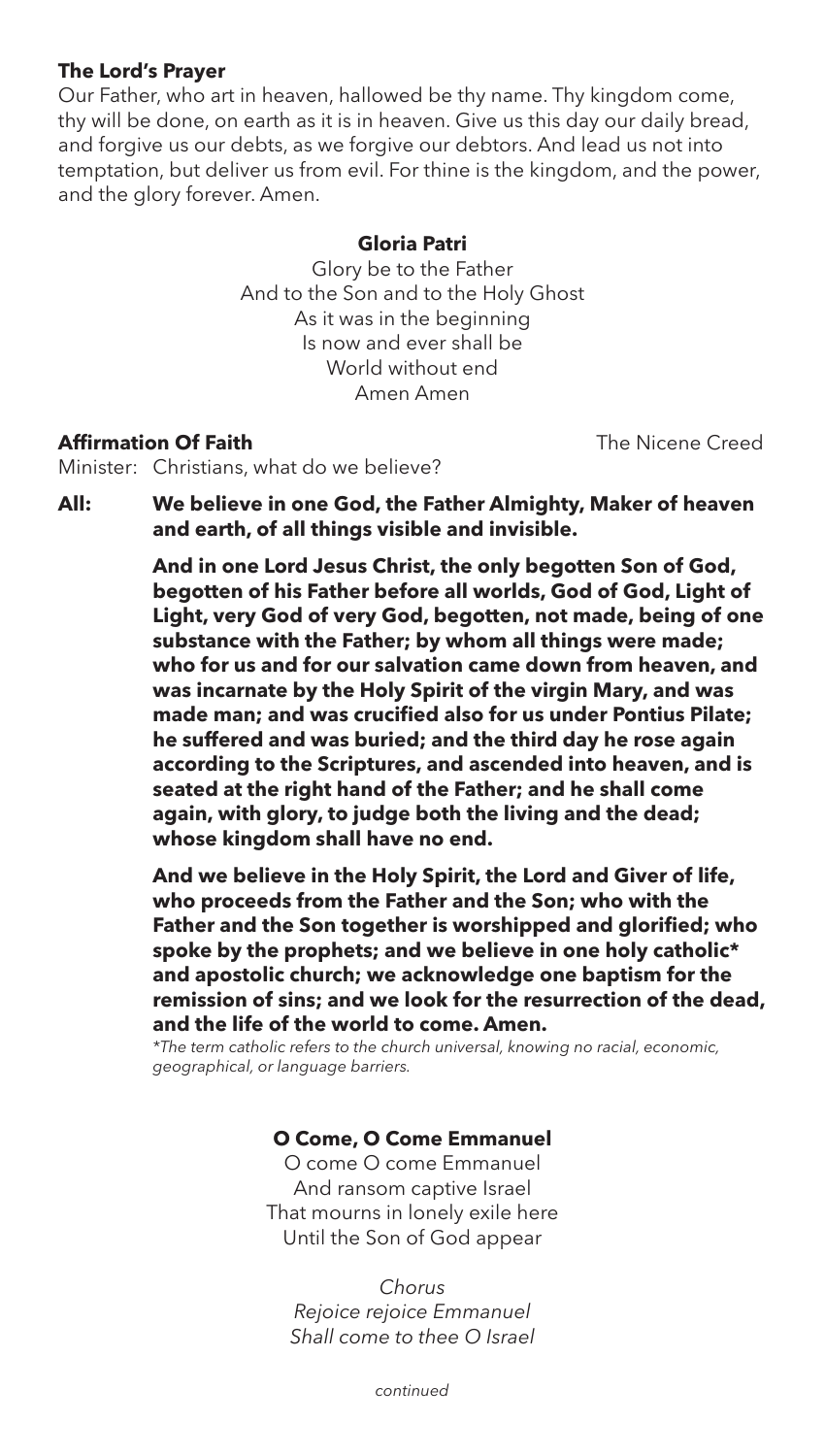O come thou Rod of Jesse free Thine own from Satan's tyranny From depths of hell thy people save And give them vict'ry o'r the grave

> *Chorus Rejoice rejoice Emmanuel Shall come to thee O Israel*

O come thou Dayspring from on high And cheer us by thy drawing nigh Disperse the gloomy clouds of night And death's dark shadows put to flight

#### *Chorus*

#### **Sing We The Song Of Emmanuel**

Sing we the song of Emmanuel This the Christ who was long foretold Lo in the shadows of Bethlehem Promise of dawn now our eyes behold God Most High in a manger laid Lift your voices and now proclaim Great and glorious love has come to us Join now with the hosts of heaven

Come we to welcome Emmanuel King who came with no crown or throne Helpless he lay the Invincible Maker of Mary now Mary's son O what wisdom to save us all Shepherds sages before him fall Grace and majesty what humility Come on bended knee adore him

Go spread the news of Emmanuel Joy and peace for the weary heart Lift up your heads for your King has come Sing for the light overwhelms the dark Glory shining for all to see Hope alive let the gospel ring God has made a way he will have the praise Tell the world his name is Jesus

> Gloria Gloria Gloria Gloria

> Gloria Gloria Gloria Gloria

# **Call To Confession Call To Confession**

Minister: Search me, O God, and know my heart! Try me, and know my thoughts! And see if there be any wicked way in me, and lead me in the way everlasting!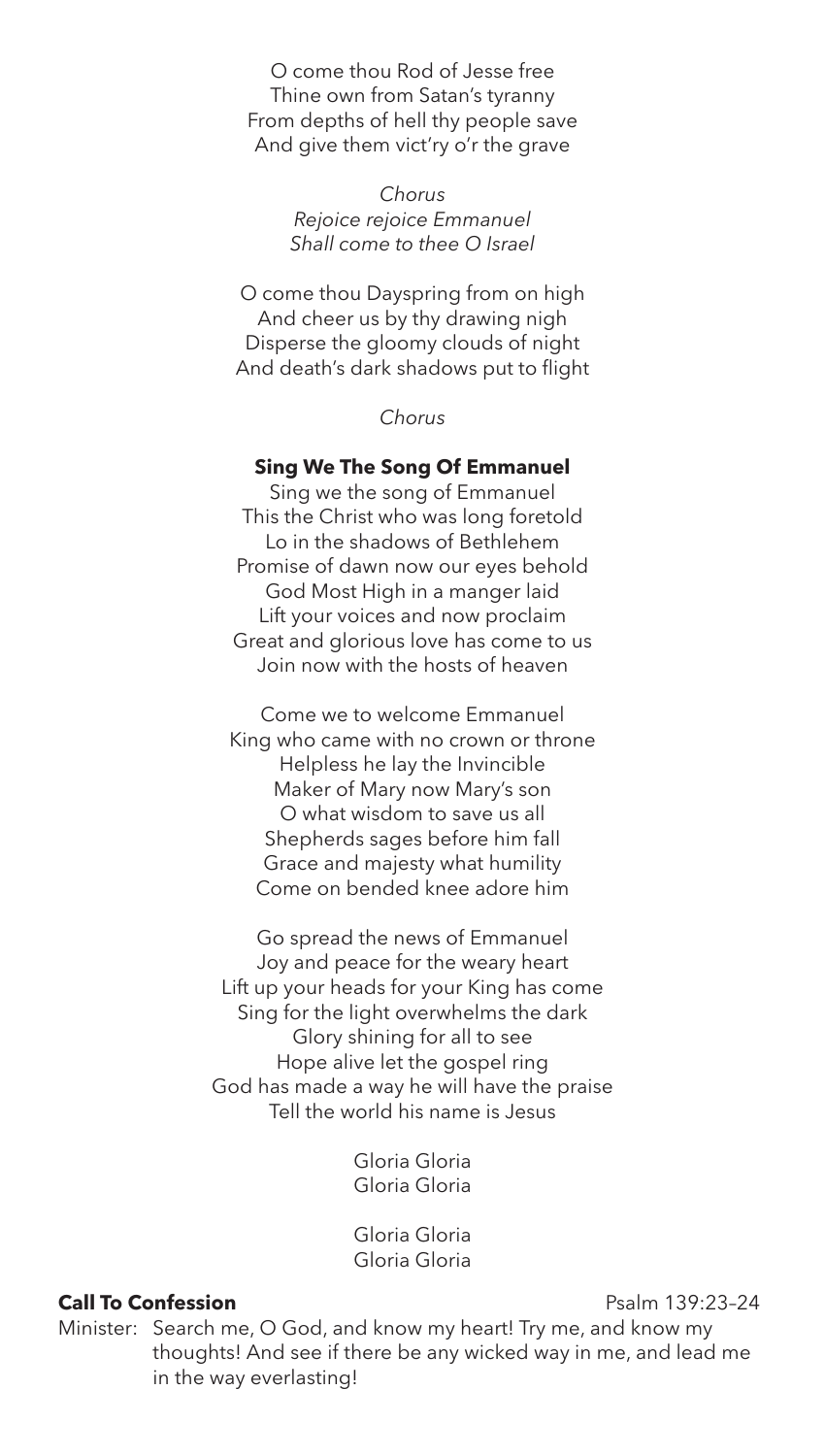# **Public Confession**

Minister: Let us confess our sins together.

**All: O Lord, no day of our life has passed that has not proved us guilty in your sight. Prayers have been uttered from a prayerless heart; praise has been often praiseless sound; our best services are filthy rags. Blessed Jesus, let us find a refuge in your healing wounds. Though our sins rise to heaven your merits soar above them; though unrighteousness weighs us down, your righteousness exalts us to your throne. All things in us call for our rejection, all things in you plead our acceptance. We appeal from the throne of perfect justice to your throne of boundless grace, grant us to hear your assuring voice; that by your stripes we are healed, that you were bruised for our iniquities, that you were made to be sin for us that we might be righteous in you, that our grievous sins, our manifold sins, are all forgiven, buried in the ocean of your cleansing blood. Keep us always clinging to your cross, flood us every moment with amazing grace. In your merciful name we pray. Amen.**

# **Silent Confession**

## **Assurance Of Pardon And Comfort Romans 5:6-8** Romans 5:6-8

Minister: For while we were still weak, at the right time Christ died for the ungodly. For one will scarcely die for a righteous person—though perhaps for a good person one would dare even to die—but God shows his love for us in that while we were still sinners, Christ died for us.

> Hear and receive the good news of the gospel: in Jesus Christ, we are forgiven.

## **People: Thanks be to God!**

## **Of The Father's Love Begotten**

Of the Father's love begotten Ere the worlds began to be He is Alpha and Omega He the Source the Ending he Of the things that are that have been And that future years shall see Evermore and evermore

O that birth forever blessed When the Virgin full of grace By the Holy Ghost conceiving Bore the Savior of our race And the babe the world's Redeemer First revealed his sacred face Evermore and evermore

This is he whom heav'n taught singers Sang of old with one accord Whom the Scriptures of the prophets Promised in their faithful word Now he shines the long expected Let creation praise its Lord Evermore and evermore *continued*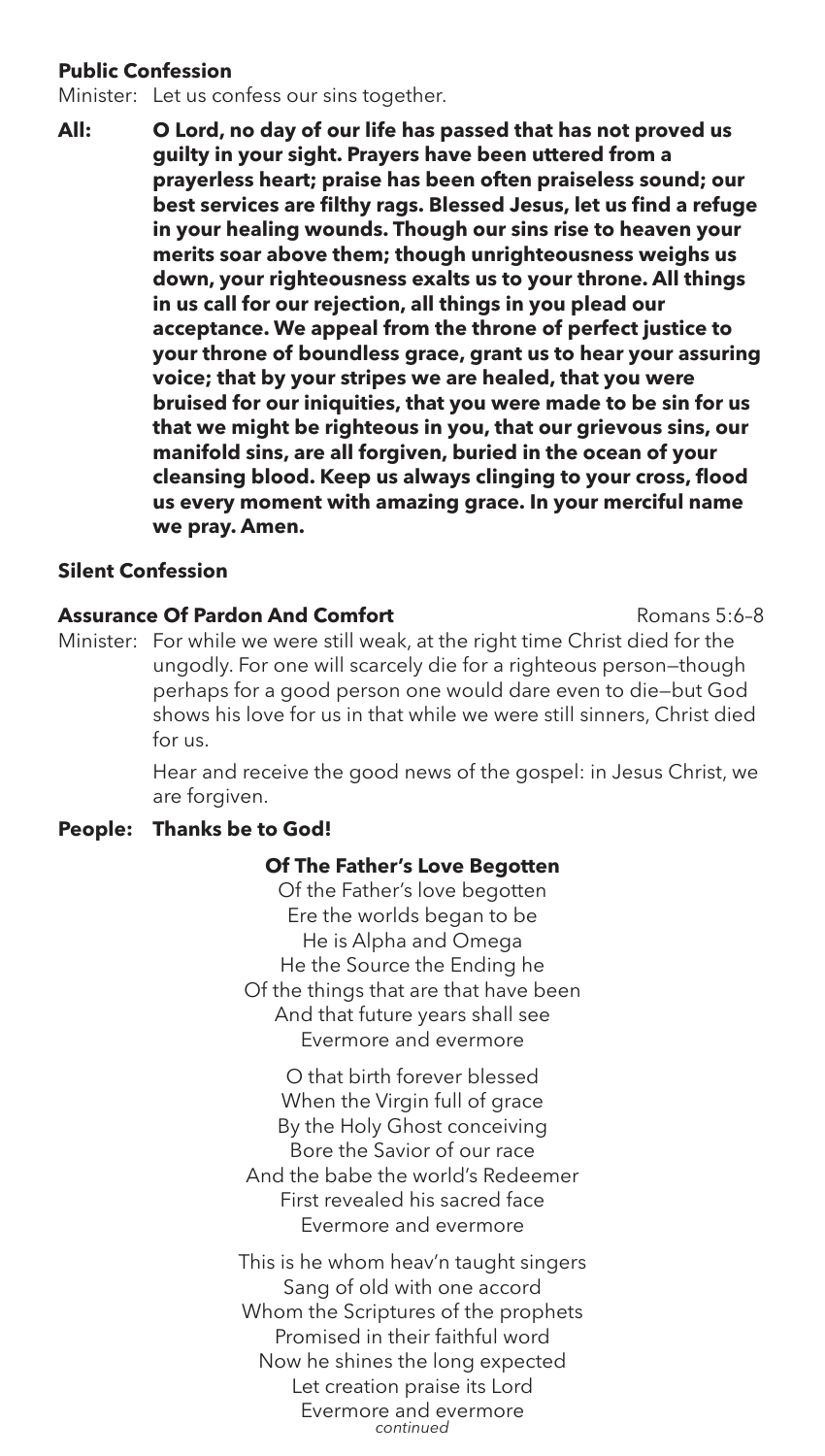O ye heights of heaven adore him Angel hosts his praises sing All dominions bow before him And extol our God and King Let no tongue on earth be silent Every voice in concert ring Evermore and evermore

Christ to thee with God the Father And O Holy Ghost to thee Hymn and chant and high thanksgiving And unwearied praises be Honor glory and dominion And eternal victory Evermore and evermore Amen

# Advent Scripture Reading **Advent Scripture Reading Matthew 1:18-25**

#### **Pastoral Prayer**

#### **Tithes And Offerings**

#### **The Doxology**

Praise God from whom all blessings flow Praise him all creatures here below Praise him above ye heavenly host Praise Father Son and Holy Ghost Amen

#### **Prayer Of Dedication**

**Sermon** 

#### **"God with Us"**

*Isaiah 7:14* Rev. Juan Carlos Martinez

#### **Closing Song**

## **Come, Behold The Wondrous Mystery**

Come behold the wondrous myst'ry In the dawning of the King He the theme of heaven's praises Robed in frail humanity In our longing in our darkness Now the Light of Life has come Look to Christ who condescended Took on flesh to ransom us

Come behold the wondrous myst'ry He the perfect Son of Man In his living in his suff'ring Never trace nor stain of sin See the true and better Adam Come to save the hellbound man Christ the great and sure fulfillment Of the law in him we stand

*continued*